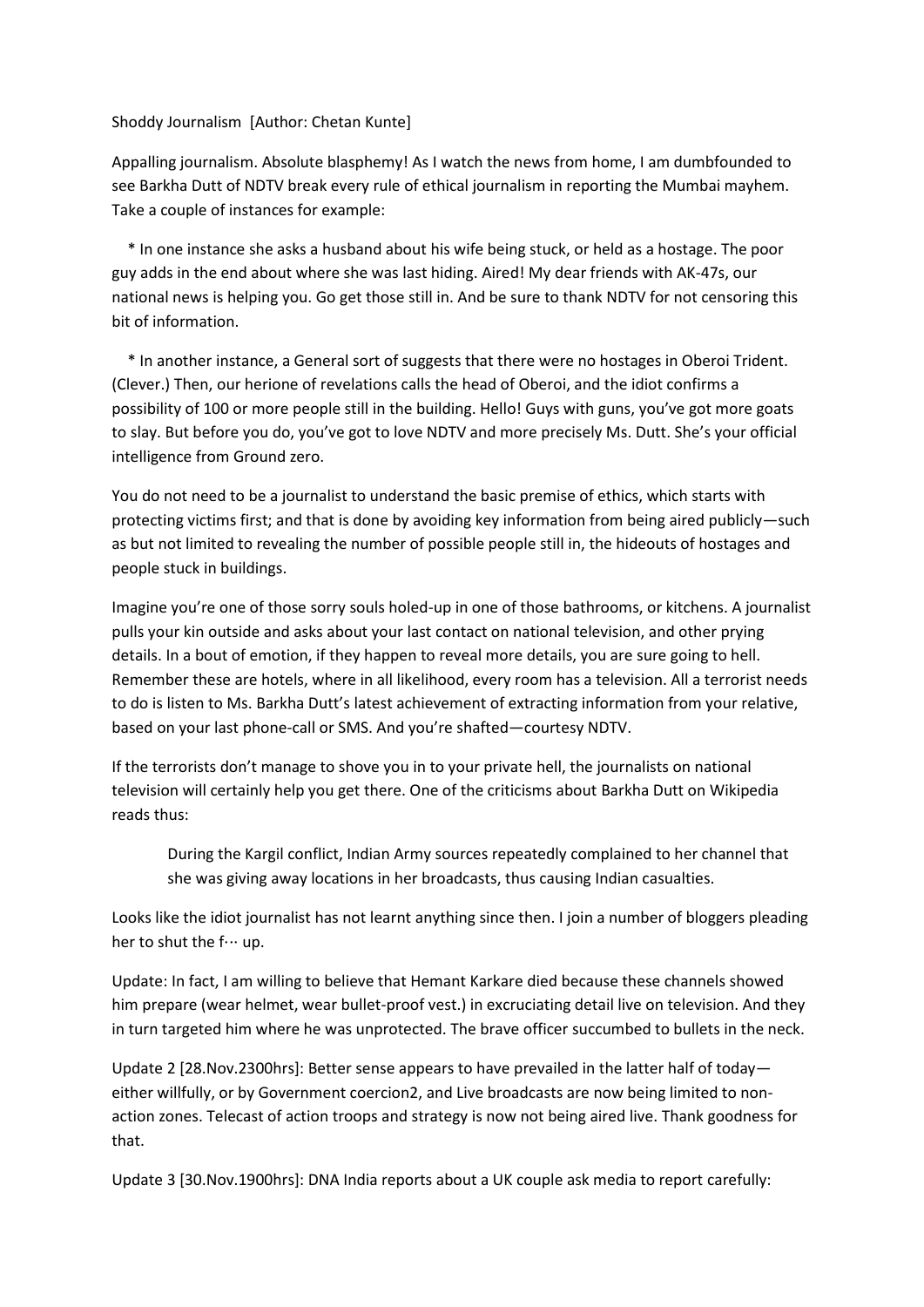The terrorists were watching CNN and they came down from where they were in a lift after hearing about us on TV.

— Lynne Shaw in an interview.

 1. Oh, they have a lame excuse pronouncing that the television connections in the hotel has been cut, and therefore it is okay to broadcast. Like hell!

 2. I'm thinking coercion, since Government has just denied renewing CNN's rights to air video today; must've have surely worked as a rude warning to the Indian domestic channels.

Instead of apologizing, and introspecting on how to improve, this is the kind of crap we get in response to shoddy journalism.

Radhika Sahasranaman rips the guts of that response on a 3000 strong, and growing Facebook group, whose title couldn't have sent signals any clearer:

NDTV's response is in itself a giveaway of misplaced notions: "In the absence of any instructions on site and in the absence of any such framework we broke NO rules" ("convenient transference of responsibility" or what?); and the entire argument, she concludes, amounts to "which television journalist tops the charts or falls to the bottom" (is that how they keep score?). It is important that we don't shoot the messenger but when the messenger loses the message, there is something to be done. Which is why, for once, I will take Barkha's advice. Use the remote control when emote control doesn't work - Radhika Sahasranaman

Do read her entire post. (Sign-up on Facebook just to read this—if nothing; I guarantee it's worth it.) She conveys it with such clarity, that I kept reading it over and over.

Here's another:

TV news would no doubt argue that most other critiques of 26/11 coverage have been answered, too. Shoving mikes in front of distressed people? They wanted to share. Too close to the theatre of operation? If someone told us we would have moved away. And just in case anyone still has doubts, Narayana Murthy and Suketu Mehta, among many others, rated 26/11 coverage as first class.

Maybe the Government goofed up not laying down rules of coverage. Does that end all questions on journalistic responsibility? Think about it. If journalists, especially senior editors, say they need the government to tell them how to do their business, they are opening a door many politicians would love to never shut again.

— Saubhik Chakrabarti on Indian Express

The choice could not have been simpler: you either kick the idiocy, and if that does not work, then kick the idiot out.

Update: Oh, by the way, there is a framework (Self-Regulation Guidelines for the Broadcasting Sector [pdf]) for anyone who cares—and has been in existence for more than a year.